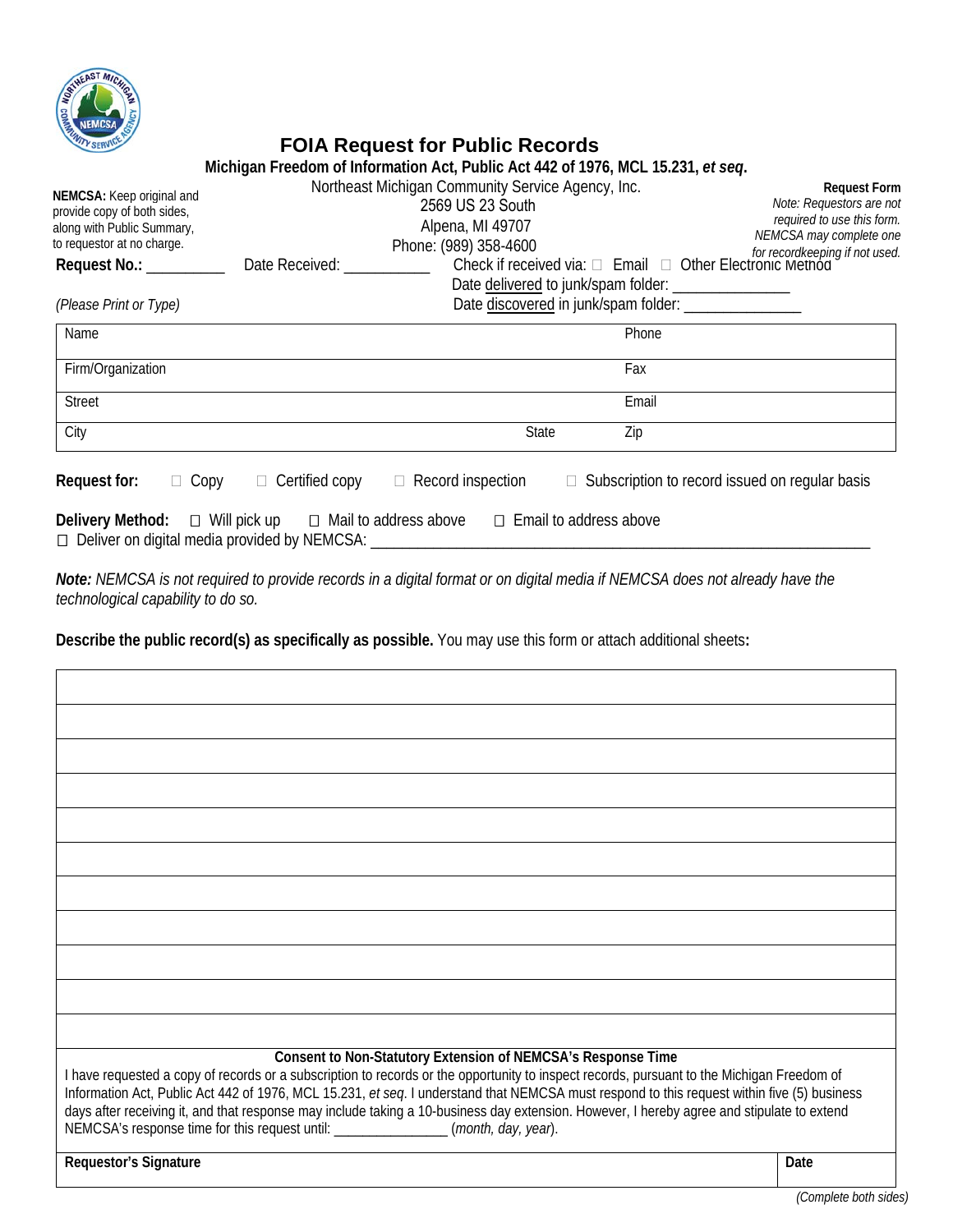#### **Records Located on Website**

If NEMCSA directly or indirectly administers or maintains an official internet presence, any public records available to the general public on that internet site at the time the request is made are exempt from any labor charges to redact (*separate exempt information from non-exempt information*).

If the FOIA coordinator knows or has reason to know that all or a portion of the requested information is available on its website, NEMCSA must notify the requestor in its written response that all or a portion of the requested information is available on its website. The written response, to the degree practicable in the specific instance, must include a specific webpage address where the requested information is available. On the detailed cost itemization form, NEMCSA must separate the requested public records that are available on its website from those that are not available on the website and must inform the requestor of the additional charge to receive copies of the public records that are available on its website.

If NEMCSA has included the website address for a record in its written response to the requestor and the requestor thereafter stipulates that the public record be provided to him or her in a paper format or other form, including digital media, NEMCSA must provide the public records in the specified format (if NEMCSA has the technological capability) but may use a fringe benefit multiplier greater than the 50%, not to exceed the actual costs of providing the information in the specified format.

## **Request for Copies/Duplication of Records on NEMCSA Website**

I hereby stipulate that, even if some or all of the records are located on a township website, I am requesting that the township make copies of those records on the website and deliver them to me in the format I have requested above. I understand that some FOIA fees may apply.

Requestor's Signature Date Date of the Date of the Contract of the Date of the Date of the Date of the Date of the Date of the Date of the Date of the Date of the Date of the Date of the Date of the Date of the Date of the

#### **Overtime Labor Costs**

Overtime wages shall not be included in the calculation of labor costs unless overtime is specifically stipulated by the requestor and clearly noted on the detailed cost itemization form.

## **Consent to Overtime Labor Costs**

|                                                                                 |                           |                       | I hereby agree and stipulate to the township using overtime wages in calculating the following labor costs as itemized in the following categories: |
|---------------------------------------------------------------------------------|---------------------------|-----------------------|-----------------------------------------------------------------------------------------------------------------------------------------------------|
| 1. $\Box$ Labor to copy/duplicate                                               | 2. $\Box$ Labor to locate | 3a. □ Labor to redact | $3b.$ $\Box$ Contract labor to redact                                                                                                               |
| <b>Ab</b> $\Box$ I abor to conviduplicate records already on townshin's website |                           |                       |                                                                                                                                                     |

**6b.** L Labor to copy/duplicate records already on township's website

Requestor's Signature Date **Date of the Contract of Contract and Contract of Contract and Contract of Contract and Contract and Contract and Date of Date of Date of Date of Contract and Date of Date of Date of Date of Date** 

# **Request for Discount: Indigence**

A public record search **must** be made and a copy of a public record **must** be furnished **without charge for the first \$20.00 of the fee** for each request by an individual who is entitled to information under this act and who:

**1)** Submits an affidavit stating that the individual is indigent and receiving specific public assistance, **OR**

**2)** If not receiving public assistance, stating facts showing inability to pay the cost because of indigence.

If a requestor is ineligible for the discount, the public body shall inform the requestor specifically of the reason for ineligibility in the public body's written response. An individual is ineligible for this fee reduction if **ANY** of the following apply:

**(i)** The individual has previously received discounted copies of public records from the same public body twice during that calendar year,

**(ii)** The individual requests the information in conjunction with outside parties who are offering or providing payment or other remuneration to the individual to make the request. A public body may require a statement by the requestor in the affidavit that the request is not being made in conjunction with outside parties in exchange for payment or other remuneration.

| Office<br>Use:                                                                                               | Affidavit Received | Eligible for Discount | Ineligible for Discount |  |
|--------------------------------------------------------------------------------------------------------------|--------------------|-----------------------|-------------------------|--|
| I am submitting an affidavit and requesting that I receive the discount for indigence for this FOIA request: |                    |                       | Date:                   |  |

Requestor's Signature:

# **Request for Discount: Nonprofit Organization**

A public record search **must** be made and a copy of a public record **must** be furnished **without charge for the first \$20.00 of the fee** for each request by a nonprofit organization formally designated by the state to carry out activities under subtitle C of the Developmental Disabilities Assistance and Bill of Rights Act of 2000 and the Protection and Advocacy for Individuals with Mental Illness Act, if the request meets **ALL** of the following requirements:

**(i)** Is made directly on behalf of the organization or its clients.

**(ii)** Is made for a reason wholly consistent with the mission and provisions of those laws under section 931 of the Mental Health Code, 1974 PA 258, MCL 330.1931.

**(iii)** Is accompanied by documentation of its designation by the state, if requested by the township.

**Office Use:**  $\Box$  Documentation of State Designation Received  $\Box$  Eligible for Discount  $\Box$  Ineligible for Discount